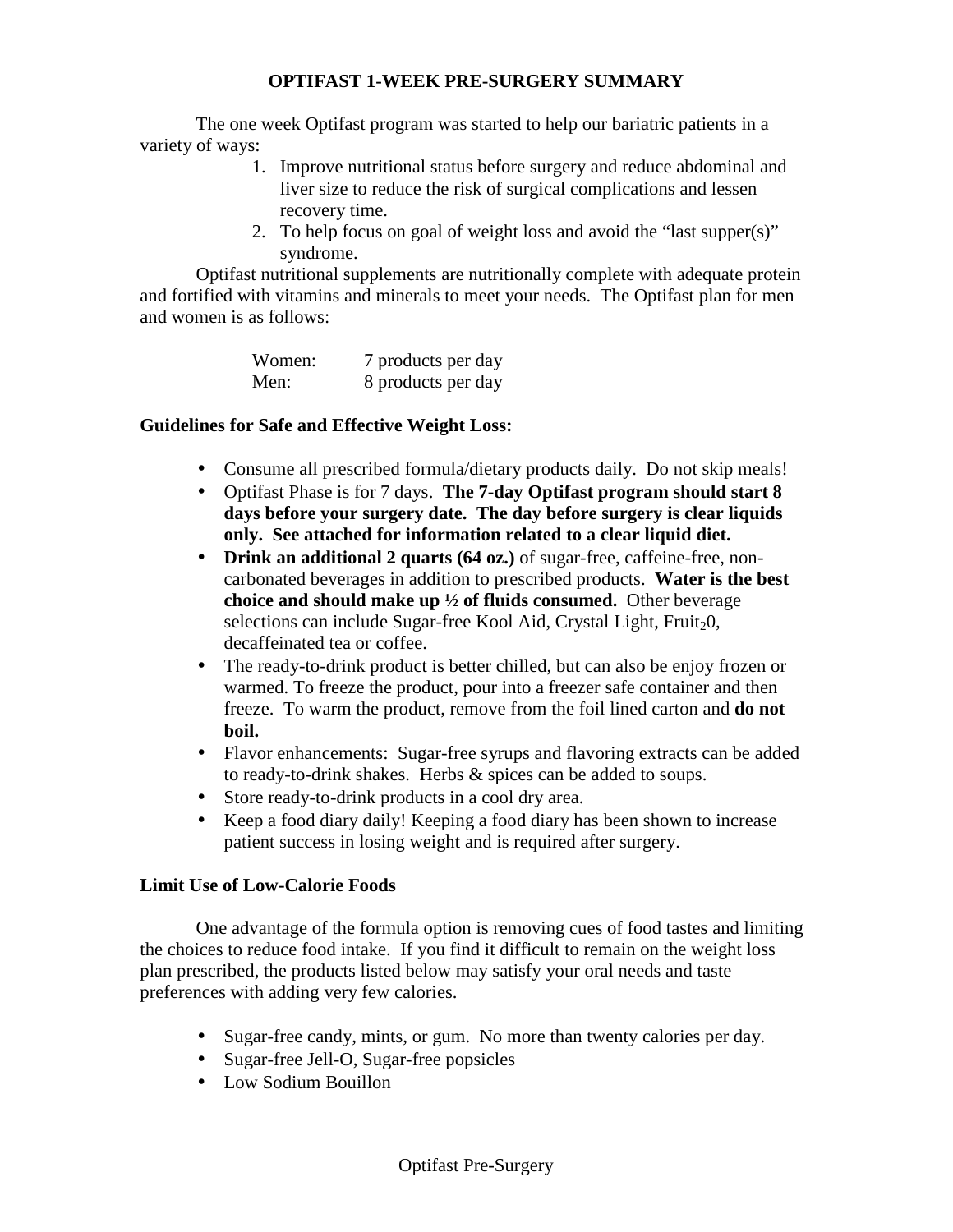### **OPTIFAST NUTRITIONAL PRODUCTS CANNOT BE REFUNDED OR EXCHANGED ONCE YOU HAV LEFT THE CLINIC. FEEL FREE TO TRADE WITH OTHER PATIENTS.**

# **CLEAR LIQUID DIET**

The clear liquid diet is to be followed the day before your surgery date. The following liquids can be consumed:

100% fruit juice with no pulp: cranberry, grape, apple juice \*All Juicy Juice brand of 100% fruit juice in the juice isle of the grocery store are appropriate. Popsicles with no fruit pulp (regular or sugar-free) Jell-O with no fruit or topping (regular or sugar-free) Gatorade/G2 Special K Protein Water Mix Low-sodium broth or stock

Sugar-free, caffeine-free, non-carbonated beverages appropriate for clear liquid diet & post-surgery include:

Decaffeinated tea/coffee \*No milk, creamer or non-dairy creamer added to the coffee. Sugar-free flavorings added to water such as Crystal Light or MiO Liquid Water Enhancer (NOT Mio Energy Water Enhancer), Propel Water, Minute Maid Light

\*Always include some plain water as part of your daily fluids.

\*Sugar substitutes can be added to beverages. Examples of sugar substitutes include Stevia, Splenda, Equal, Truvia and Sweet N Low.

If you are diabetic and taking insulin or other diabetic medications, or have a history of hypoglycemia, be sure to include 30 - 45 g grams of carbohydrate at 3 meals and 15 grams carbohydrate at 3 snacks. See examples of 15 gram carbohydrate selections:

# **15 Grams of Carbohydrate Clear Liquids:**

 $\frac{1}{2}$  cup apple juice 1/3 cup grape juice 1/3 cup Cranberry Juice Cocktail 1 cup Cranberry Juice Cocktail, reduced-calorie  $\frac{1}{2}$  cup regular gelatin 1 cup Gatorade 1 double Popsicle (not sugar-free)